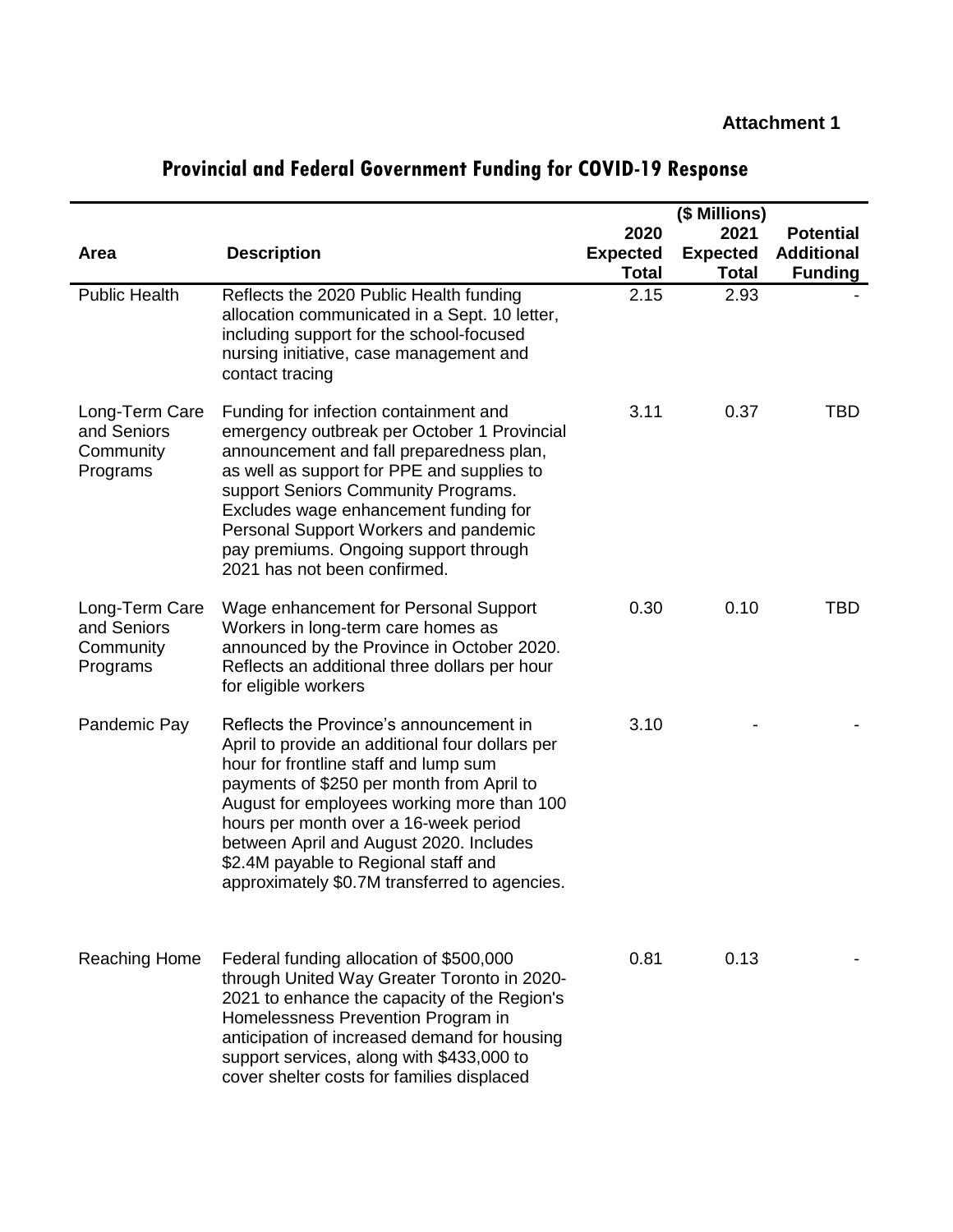|                                                                     |                                                                                                                                                                                                                                                                                                                                              |                                         | (\$ Millions)                           |                                                         |
|---------------------------------------------------------------------|----------------------------------------------------------------------------------------------------------------------------------------------------------------------------------------------------------------------------------------------------------------------------------------------------------------------------------------------|-----------------------------------------|-----------------------------------------|---------------------------------------------------------|
| <b>Area</b>                                                         | <b>Description</b>                                                                                                                                                                                                                                                                                                                           | 2020<br><b>Expected</b><br><b>Total</b> | 2021<br><b>Expected</b><br><b>Total</b> | <b>Potential</b><br><b>Additional</b><br><b>Funding</b> |
|                                                                     | from Leeder Place Family Shelter when it<br>was converted to a self-isolation shelter                                                                                                                                                                                                                                                        |                                         |                                         |                                                         |
| <b>Mental Health</b><br><b>Supports</b>                             | Reflects Provincial support communicated on<br>Jan. 8 2021 for mental health and addictions<br>supports for vulnerable populations in the<br>context of the COVID-19 pandemic                                                                                                                                                                |                                         | 0.34                                    |                                                         |
| <b>Social Services</b><br><b>Relief Fund</b><br>Phase 1             | Provincial funding to expand supports for<br>individuals at risk of homelessness, low-<br>income households, families experiencing<br>housing instability and other groups that are<br>vulnerable due to COVID-19                                                                                                                            | 4.98                                    |                                         |                                                         |
| <b>Social Services</b><br><b>Relief Fund</b><br>Phase 2             | Provincial support for the ongoing social<br>services response to COVID-19 per the<br>business case approved October 26.<br>Funding will support initiatives to mitigate risk<br>in congregate care homes and help prevent<br>homelessness                                                                                                   | 1.20                                    | 7.22                                    |                                                         |
| <b>Social Services</b><br>Relief Fund -<br>December<br>Announcement | Funding for improvement of delivery of<br>critical services, protecting homeless shelter<br>staff and residents, renovating and<br>purchasing shelter facilities, adding to rent<br>banks, and creating longer-term housing<br>solutions, communicated in a Dec. 11<br>announcement.                                                         |                                         | 8.13                                    |                                                         |
| Emergency<br><b>Child Care</b>                                      | Provincial funding for the cost of the six<br>emergency childcare centers operated for<br>healthcare and other eligible frontline<br>workers during childcare closures. On Jan. 8,<br>the Province noted the need for expanded<br>childcare for school aged children through<br>January 2021. Ongoing funding has not yet<br>been confirmed. | 0.97                                    | <b>TBD</b>                              | <b>TBD</b>                                              |
| Community<br>Response for<br>Vulnerable<br>Populations<br>Fund      | Support from the Canadian Medical<br>Association Foundation through Federation<br>of Canadian Municipalities for access and<br>technology for seniors to communicate with<br>family members during restricted access to<br>congregate care homes                                                                                             | 0.06                                    |                                         |                                                         |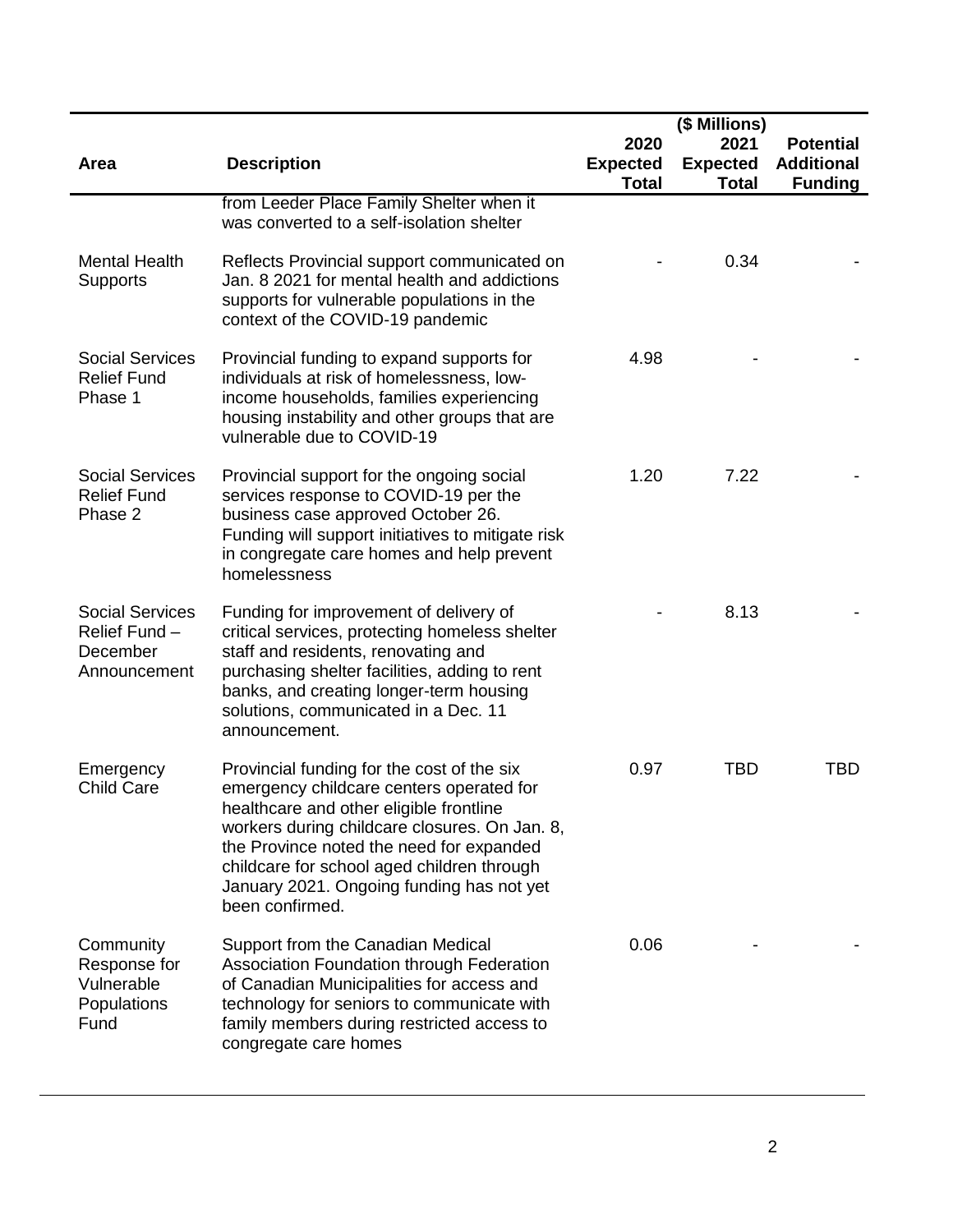|                                                                |                                                                                                                                                                                                                                                                                                                                                                                                                |                                         | (\$ Millions)                           |                                                         |
|----------------------------------------------------------------|----------------------------------------------------------------------------------------------------------------------------------------------------------------------------------------------------------------------------------------------------------------------------------------------------------------------------------------------------------------------------------------------------------------|-----------------------------------------|-----------------------------------------|---------------------------------------------------------|
| <b>Area</b>                                                    | <b>Description</b>                                                                                                                                                                                                                                                                                                                                                                                             | 2020<br><b>Expected</b><br><b>Total</b> | 2021<br><b>Expected</b><br><b>Total</b> | <b>Potential</b><br><b>Additional</b><br><b>Funding</b> |
| Community<br>Paramedicine<br>Expansion<br>Funding              | One-time support in response to 2nd wave of<br>COVID-19 and annual flu season, including<br>staffing, supplies and training communicated<br>on November 23                                                                                                                                                                                                                                                     |                                         | 0.59                                    |                                                         |
| <b>Federal Safe</b><br>Restart-<br>September<br>Reopening Plan | Includes funding for childcare and EarlyON<br>programs to purchase PPE, enhanced<br>cleaning, staffing and other resources.                                                                                                                                                                                                                                                                                    | 14.24                                   |                                         |                                                         |
| <b>Transit</b>                                                 | Provincial funding for enhanced cleaning of<br>transit fleet and facilities                                                                                                                                                                                                                                                                                                                                    | 0.66                                    |                                         |                                                         |
| Safe Restart<br><b>Municipal Phase</b><br>1 and $2^1$          | Includes support received to date through<br>Safe Restart municipal funding stream for<br>municipal operating pressures related to the<br>COVID-19 response                                                                                                                                                                                                                                                    | 23.46                                   | 9.92                                    |                                                         |
| Safe Restart<br><b>Transit Phase 1</b><br>and $21$             | Includes support received to date through<br>Safe Restart transit funding stream for<br>transit-related pressures due to COVID-19. A<br>potential additional \$27M may be available in<br>2021 based on the Region's total Phase 2<br>allocation. The amount and timing of total<br>funding available pending Provincial review<br>and approval                                                                | 17.11                                   | 7.24                                    | 27.03                                                   |
| <b>Provincial High</b><br>Priority<br>Communities<br>Strategy  | Support for 280 new isolation center beds for<br>vulnerable populations up to the end of<br>March 2021 communicated through a Jan. 7<br>letter. Includes auxiliary costs, such as<br>meals, security, and cleaning, as well as<br>temporary COVID-19 isolation wrap-around<br>supports for individuals requiring testing or<br>self-isolation but do not qualify for Provincial<br>income assistance programs. |                                         | 7.16                                    | TBD                                                     |
| <b>Public Health</b><br>COVID-19<br>response                   | Ministry of Health support for extraordinary<br>expenses incurred as part of Public Health<br>response. 2020 amount is based on the<br>preliminary estimate reflected in a Dec. 30<br>letter. Final funding will be based on actual<br>impacts submitted to the Province. The<br>Province has affirmed continued support                                                                                       | 18.66                                   |                                         | 37.48                                                   |